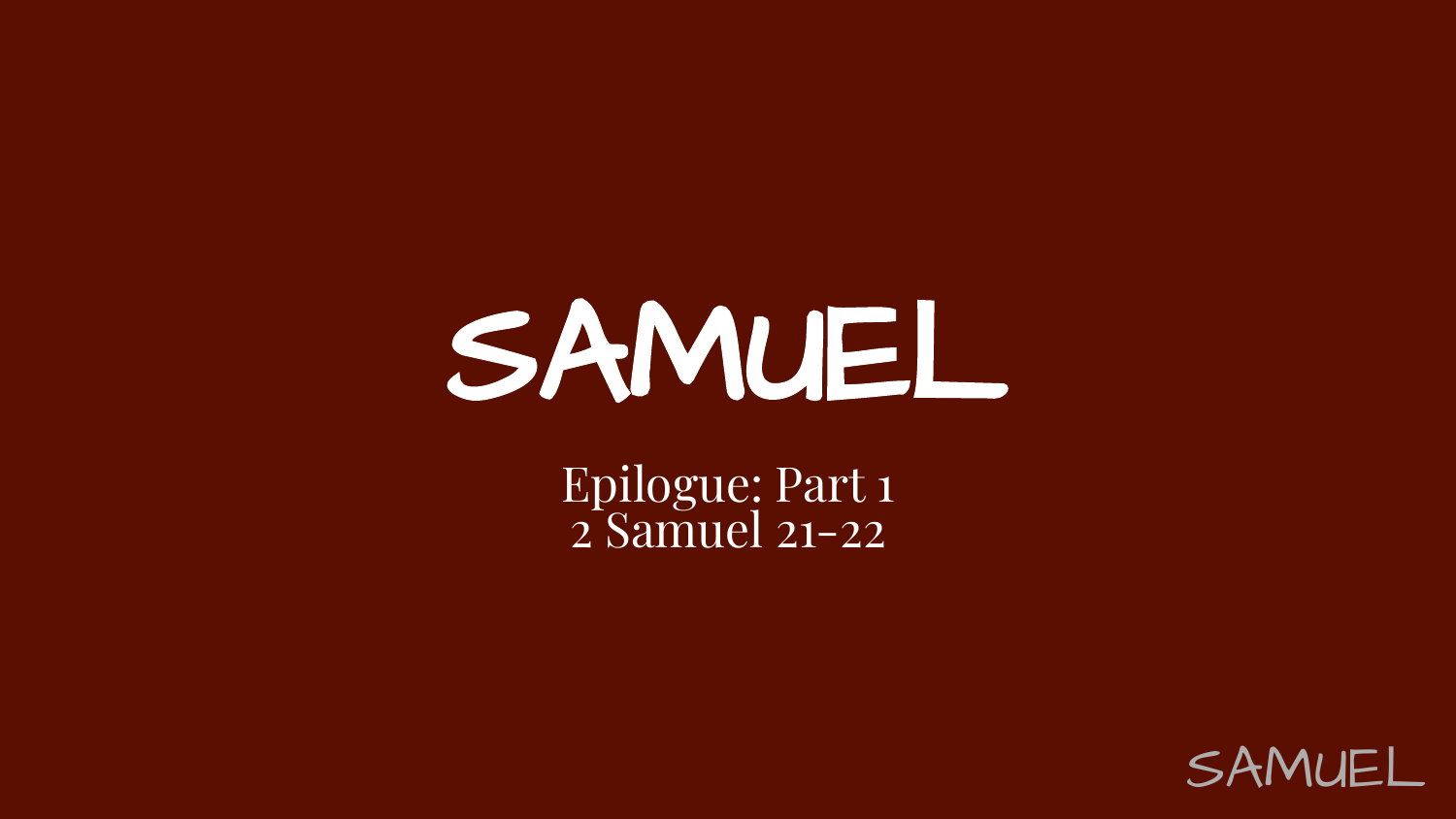**A. Yahweh's wrath against Israel (21:1-14) B. David's heroes (21:15-22) C. David's song of praise (22:1-51) C'. David's last words (23:1-7) B'. David's mighty men (23:8-39) A'. Yahweh's wrath against Israel (24:1-25)**

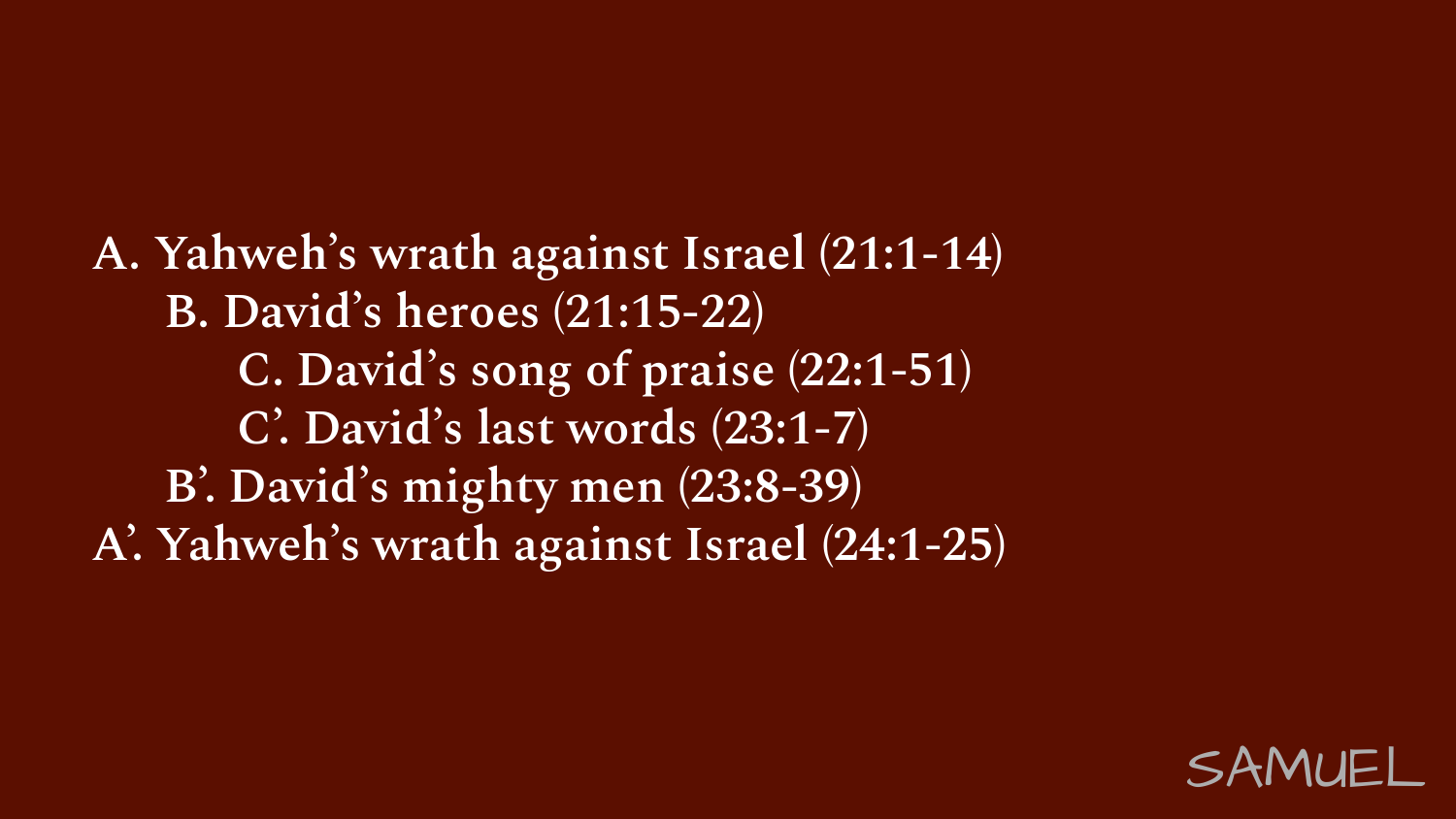**A. Yahweh's wrath against Israel (21:1-14) B. David's heroes (21:15-22) C. David's song of praise (22:1-51) C'. David's last words (23:1-7) B'. David's mighty men (23:8-39) A'. Yahweh's wrath against Israel (24:1-25)**

**This literary structure (chiasm or ring composition) emphasizes God's deliverance of David.** 

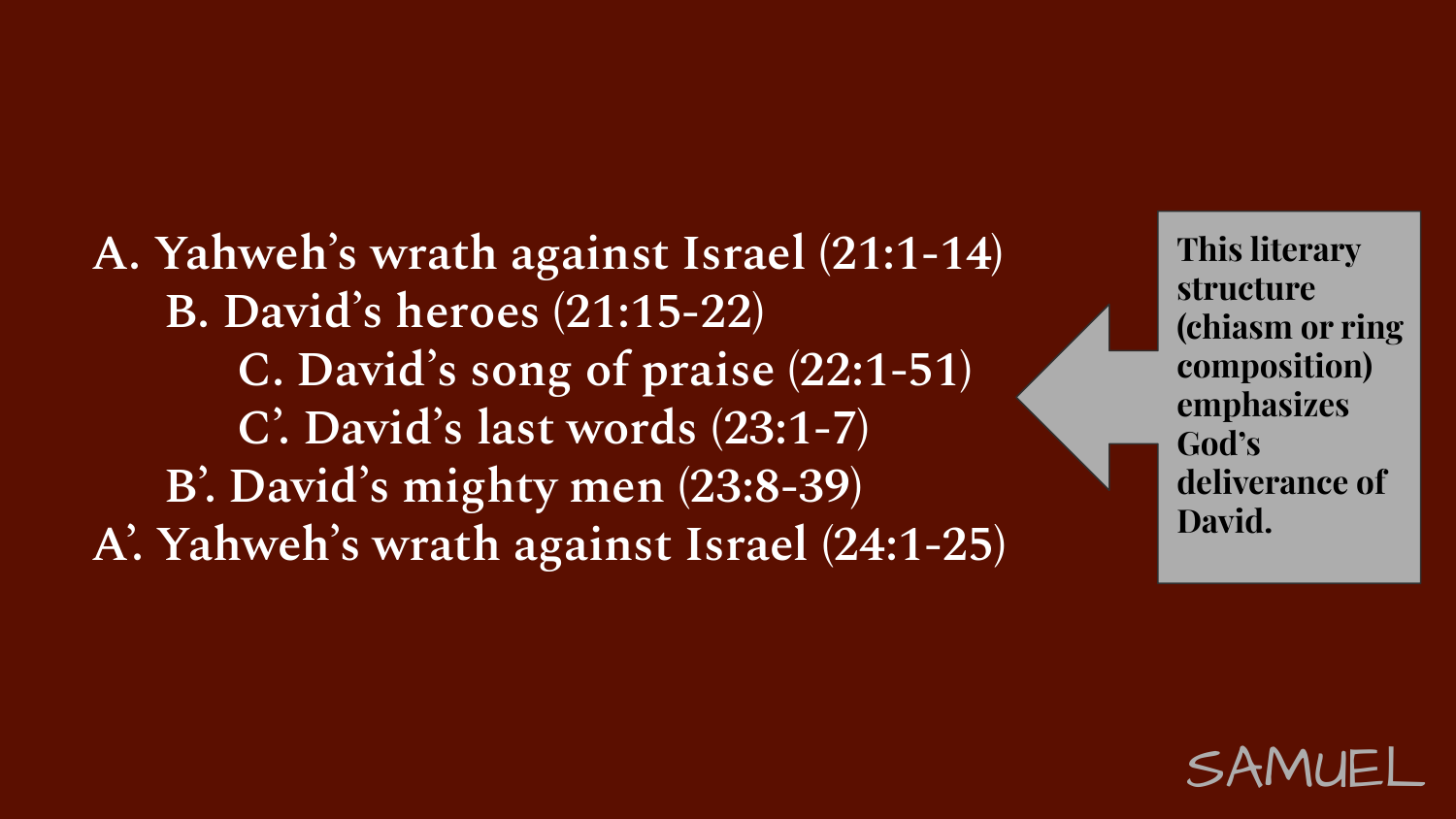#### **A. Yahweh's wrath against Israel Famine**

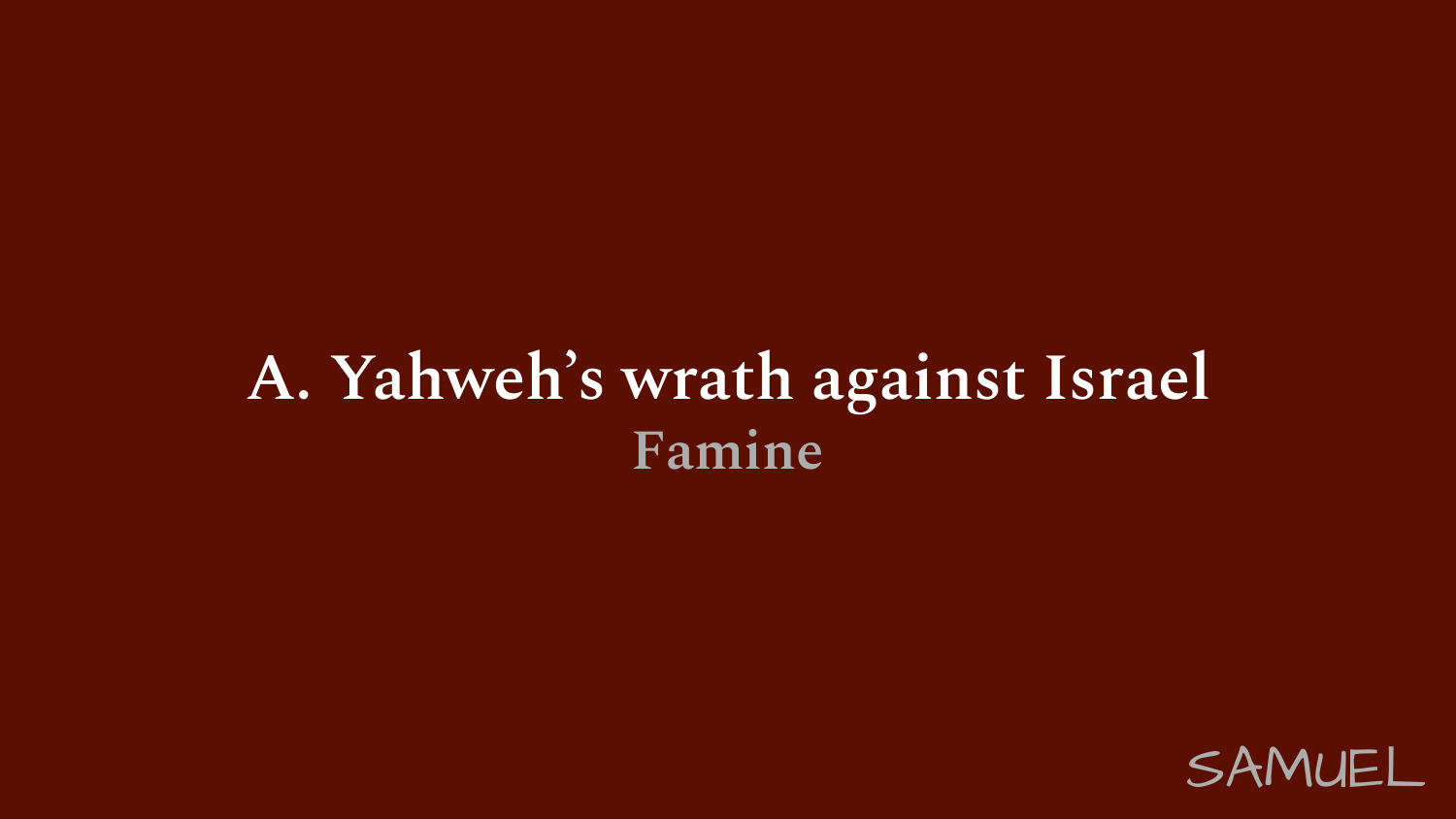# **Why a famine?**

- After 3 years of famine, David prays to find out why
	- Joshua made a covenant with the Gibeonites ( Josh 9)
	- The Gibeonites deceived Joshua, but the people abided by the covenant they made before God
	- Saul attacked and killed Gibeonites
		- This incident is not recorded anywhere else
- David reigned 40 years
- We do not know when this famine occurred

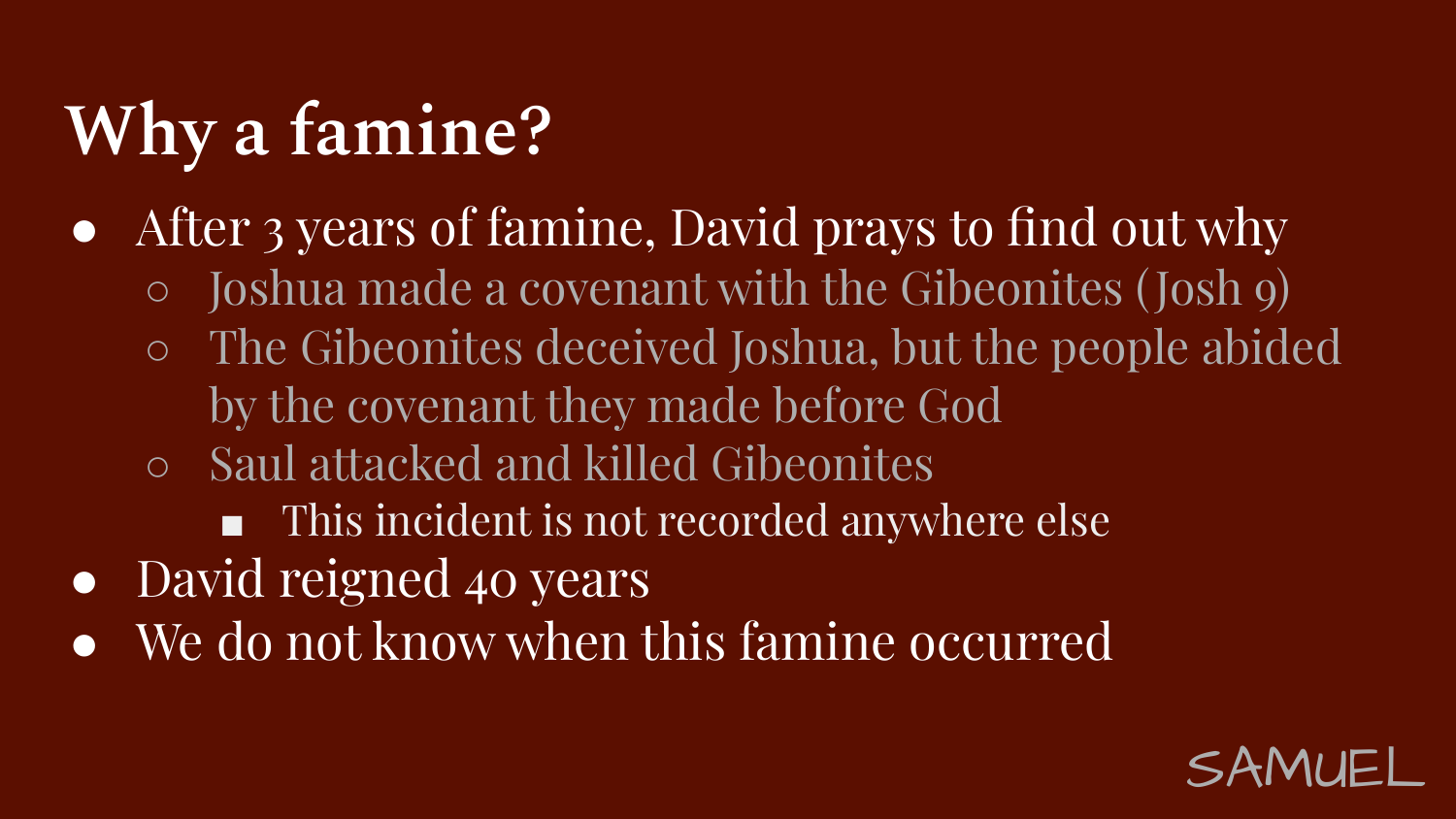### **David delivers Saul's descendants**

- Gibeonites request the sons of Saul
	- David delivers them as requested
		- David spared Mephibosheth (son of Jonathan)
	- The seven sons are hanged together
- Rizpah protects the bodies of her sons
	- David moves in compassion to give Rizpah's sons a proper burial in the family tomb
		- **■ "And after that God responded to the plea for the land."**

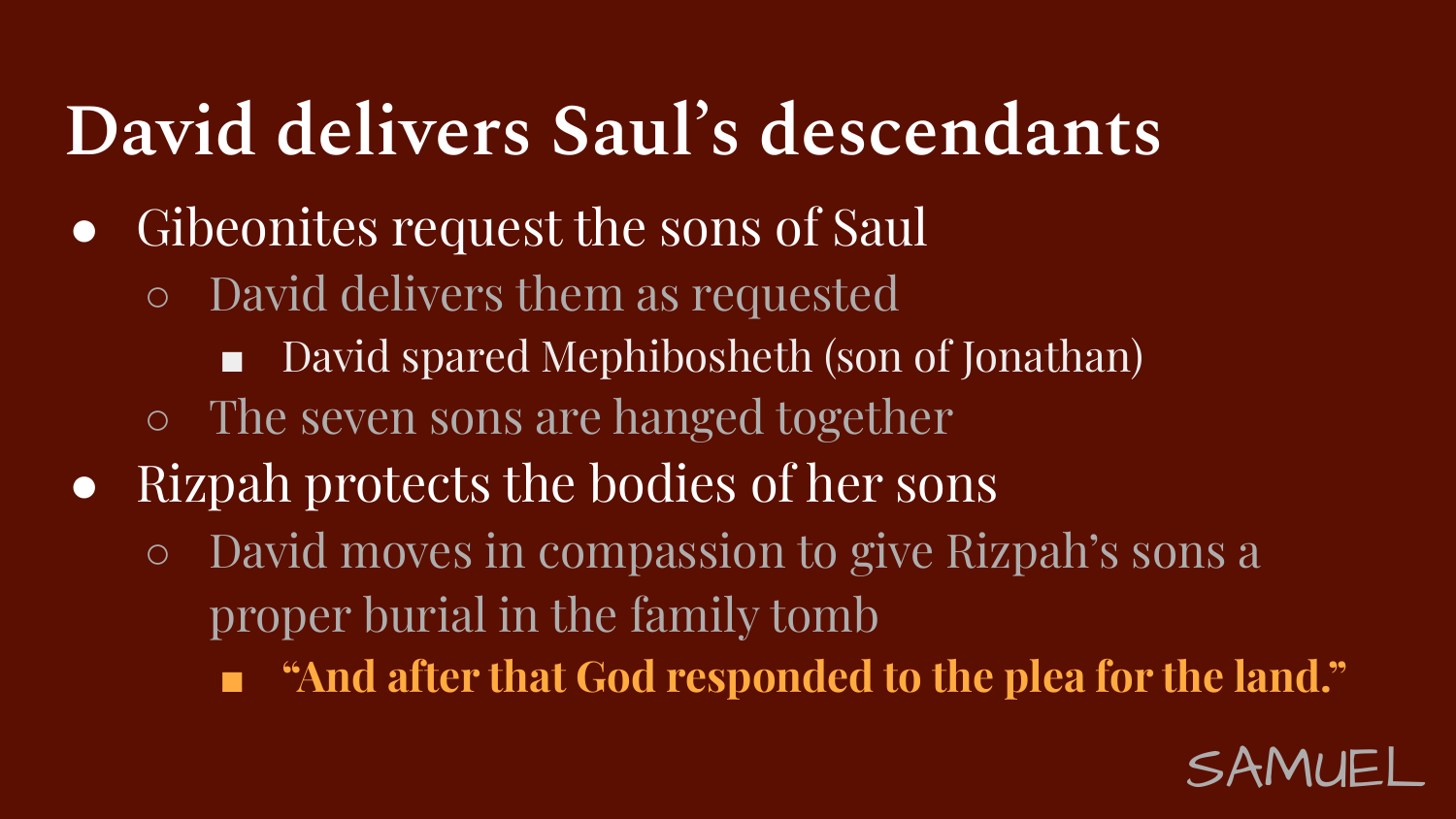#### **B. David's Heroes War Against Philistine Giants**

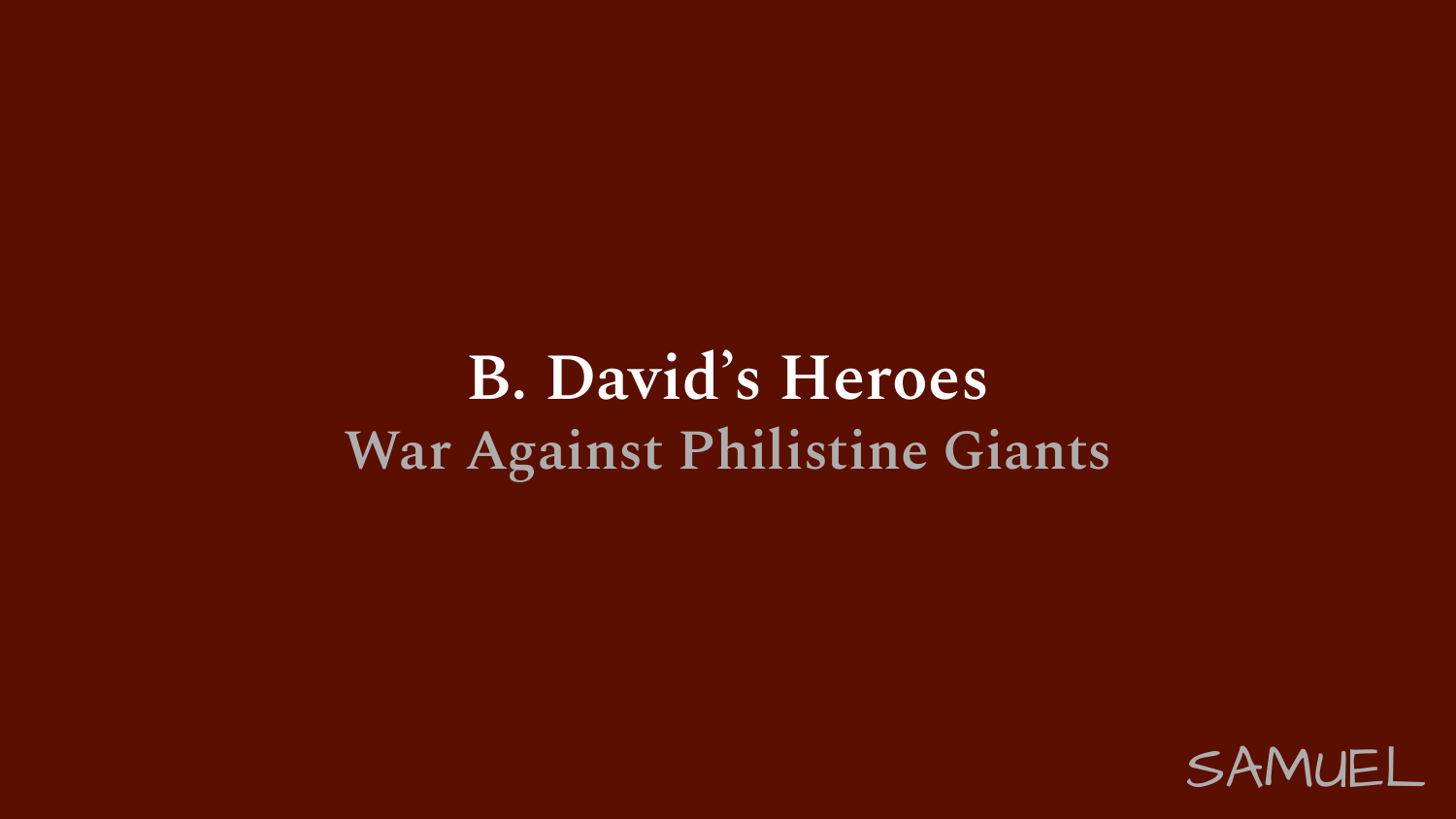# **Giant slayers**

#### **1. Abishai** struck down Ish-benob (15-17)

- a. David's men swear to never let David go out to battle with them again
- **2. Sibbecai** struck down Saph (18)
- **3. Elhanan** struck down Goliath the Gittite (19)
- **4. Jonathan** struck down a giant with 24 digits (20-21)

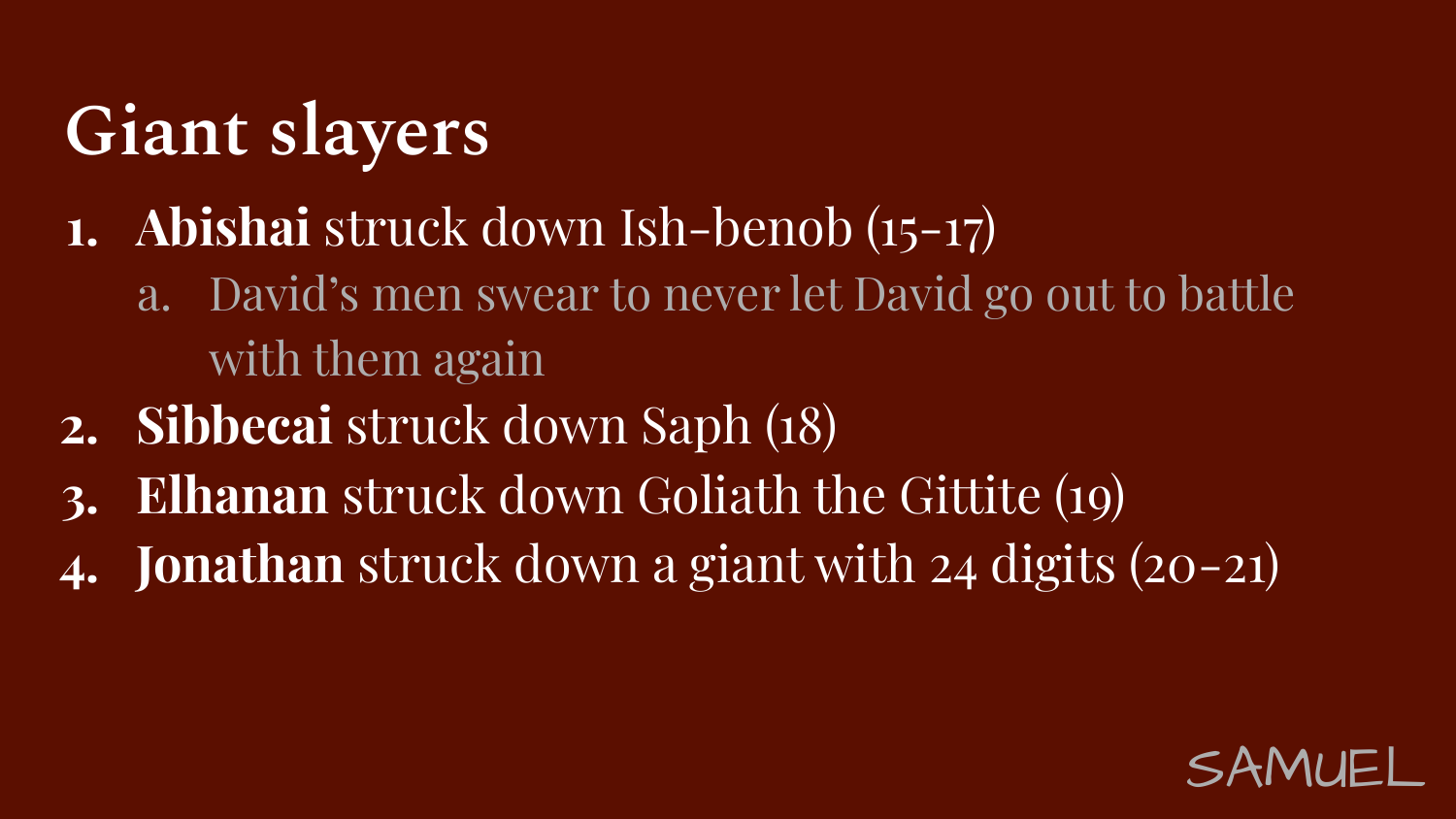### **Giant slayers**

- Two connecting themes
	- a. Victory by one of David's warriors against Philistia
	- b. Execution of a "descendant of Rapha"
		- Maybe a group of the Rephaim
		- Assumed to be giants like Goliath of Gath

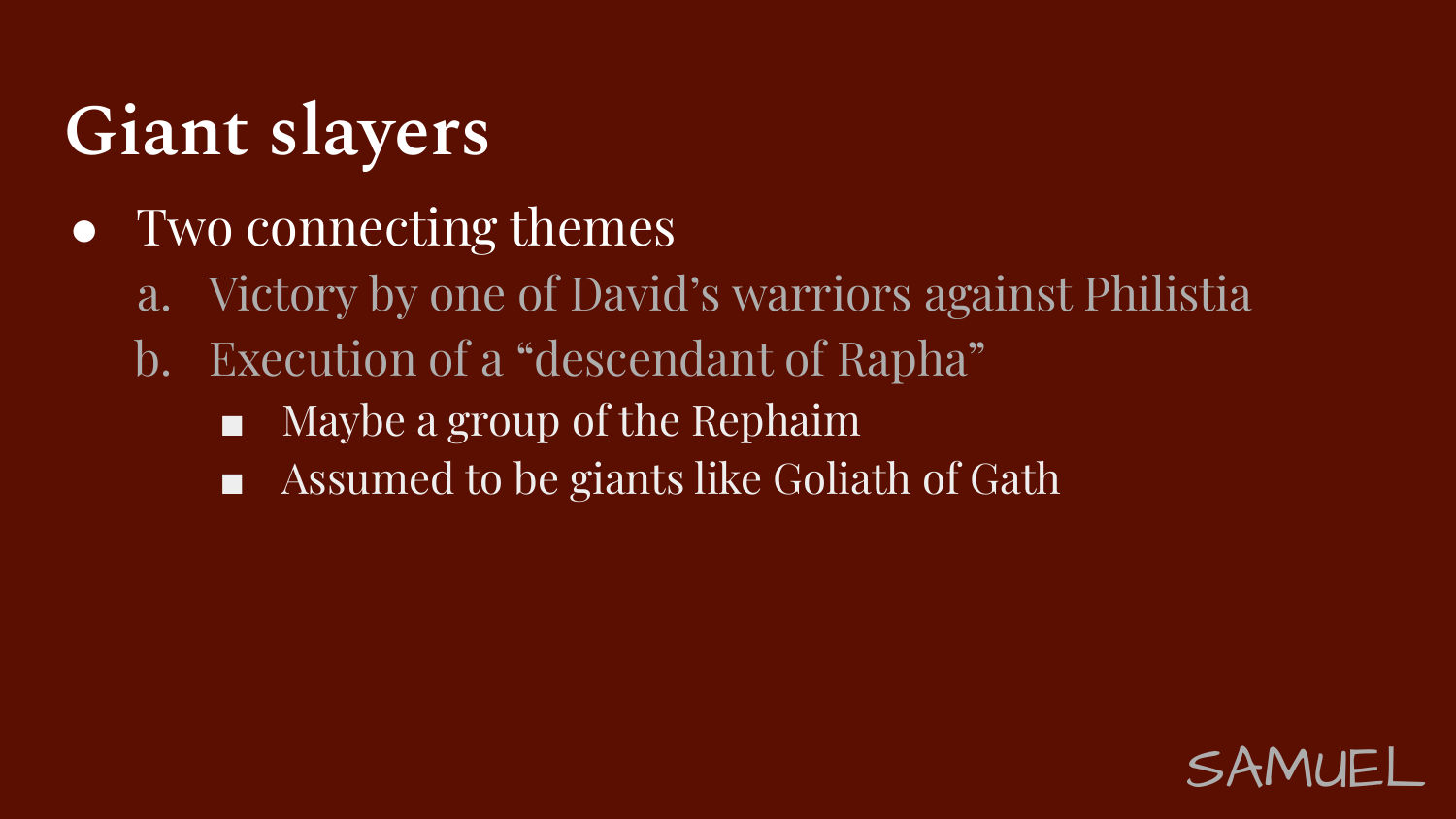**C. David's Song of Praise Hannah's Song started this book David's song will end it**

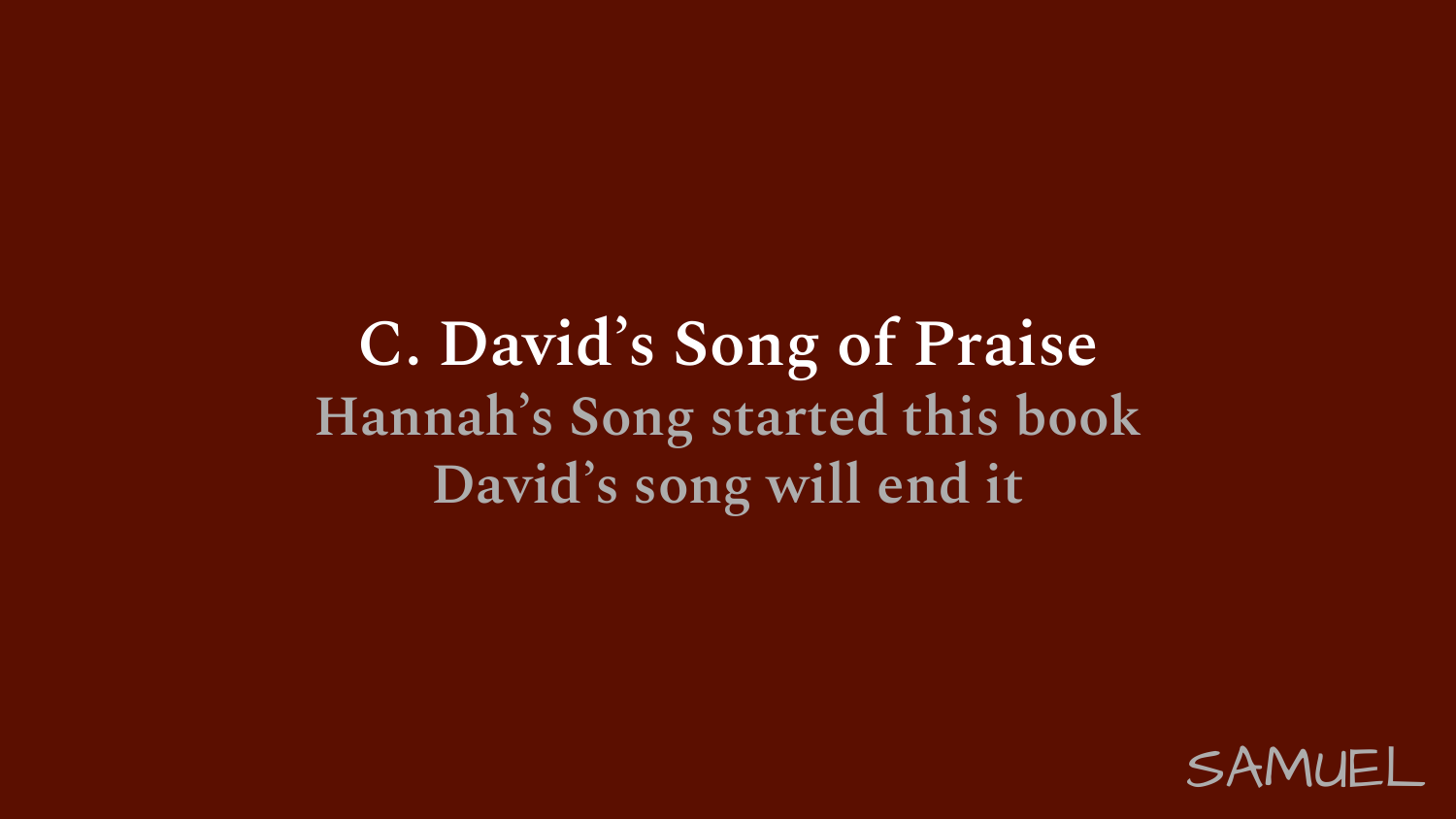### **Isn't this Psalm 18?**

- The two are nearly identical
	- a. 2 Sam 22 and Psalm 18 may both come from an original poem
- "I call upon the Lord, who is worthy to be praised, and I am saved from my enemies"
	- a. Similar to Psalm 22:4 "In you our fathers trusted; they trusted, and you delivered them."

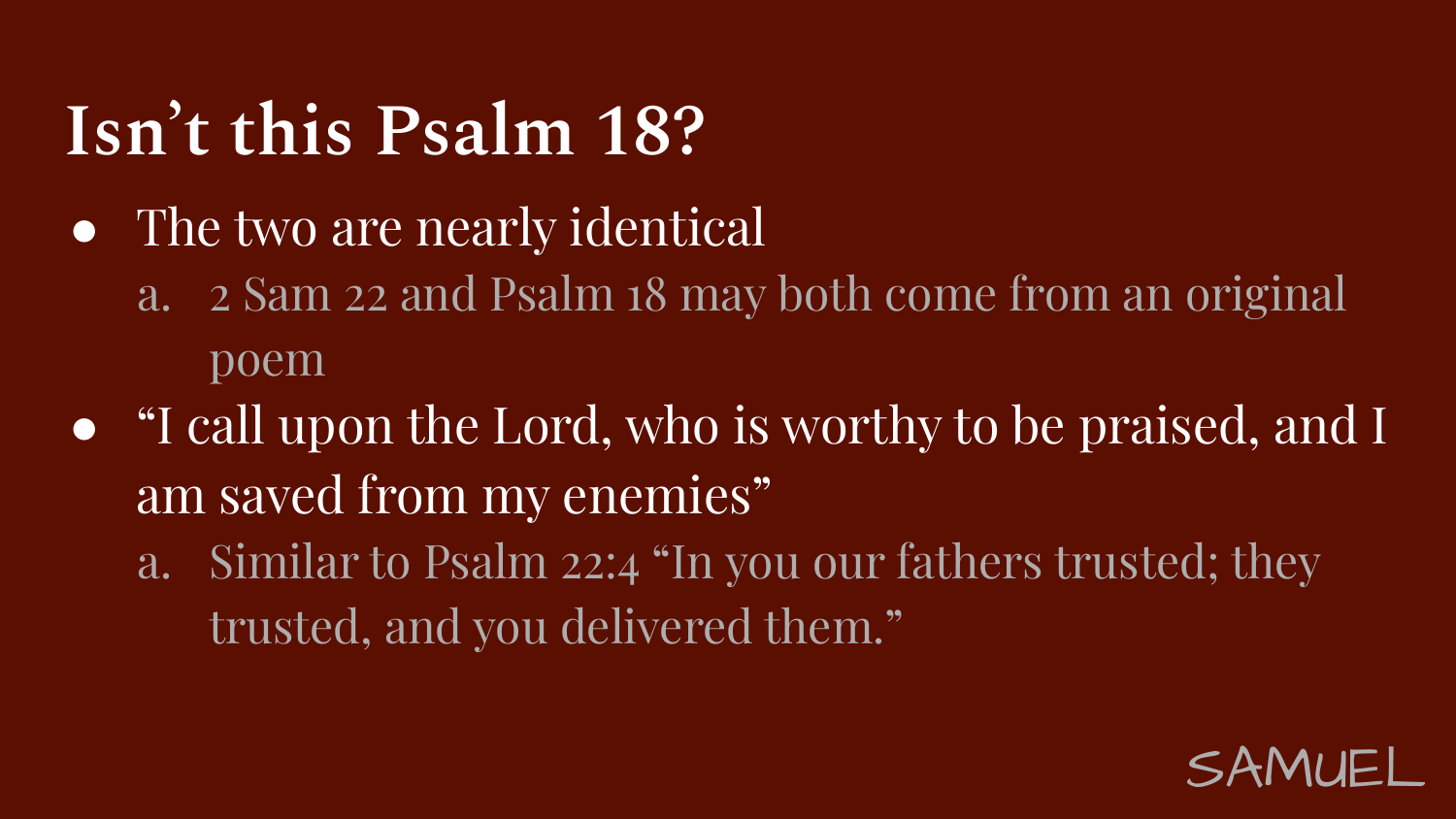### **Rock and Save/Deliver**

- Rock
	- a. Four times in reference to God
	- b. God's stability, protection, deliverance
- Save/Deliver
	- a. God can be trusted to deliver
	- b. General Deliverance 22:4
	- c. Expanded 22:5-20
		- Theophany 22:8-20

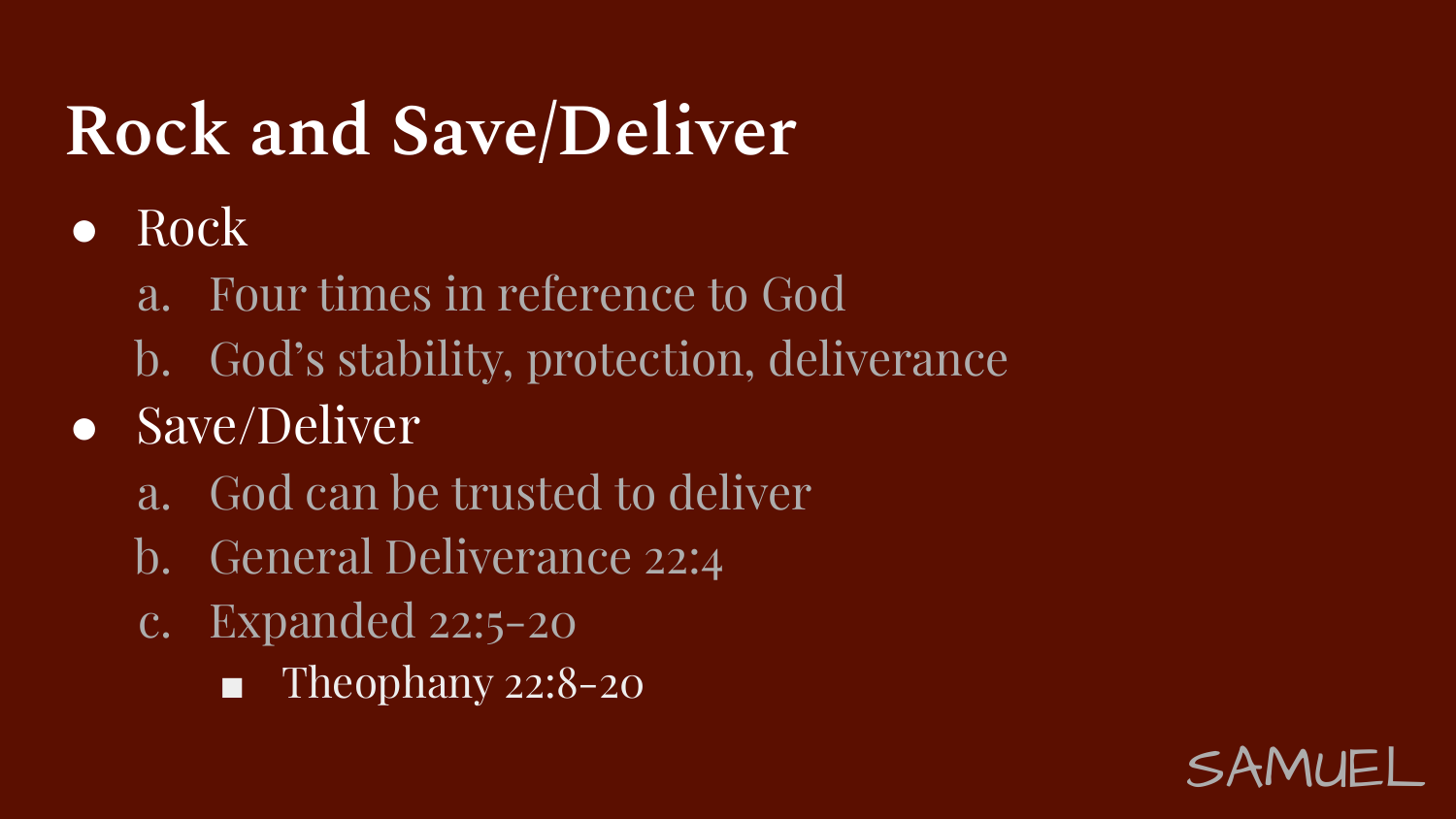### **Deliverance = Vindication**

• Common O.T. view; David adopts that thinking

If I had cherished sin in my heart, the Lord would not have listened; but God has surely listened and heard my voice in prayer (Ps 66:18-19)